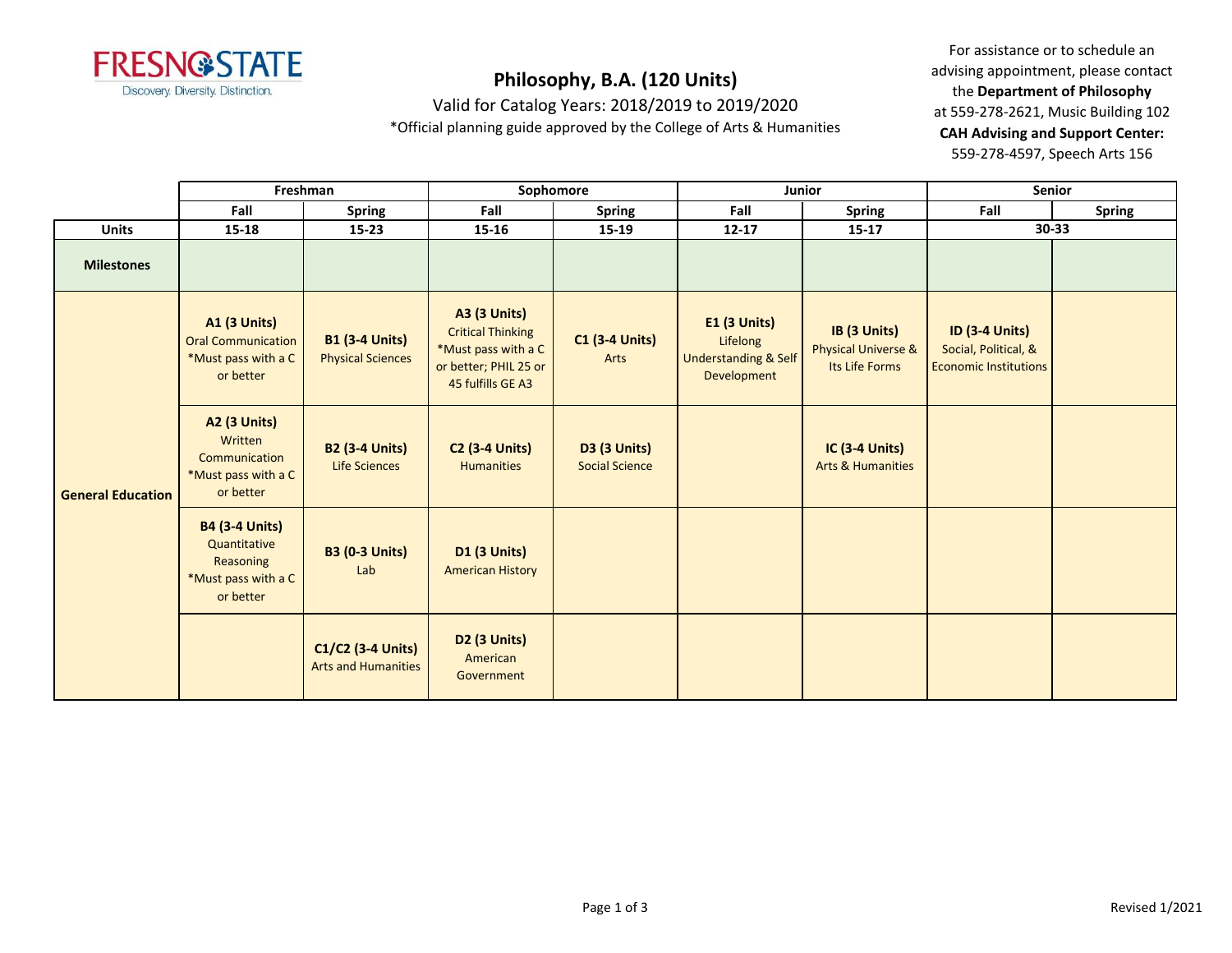

Valid for Catalog Years: 2018/2019 to 2019/2020

\*Official planning guide approved by the College of Arts & Humanities

For assistance or to schedule an advising appointment, please contact the **Department of Philosophy** at 559-278-2621, Music Building 102 **CAH Advising and Support Center:**  559-278-4597, Speech Arts 156

|              |           | Freshman      |                                                                                                                                           | Sophomore     | Junior                                                 |                                                        | Senior                                                 |                                                                                                      |
|--------------|-----------|---------------|-------------------------------------------------------------------------------------------------------------------------------------------|---------------|--------------------------------------------------------|--------------------------------------------------------|--------------------------------------------------------|------------------------------------------------------------------------------------------------------|
|              | Fall      | <b>Spring</b> | Fall                                                                                                                                      | <b>Spring</b> | Fall                                                   | Spring                                                 | Fall                                                   | <b>Spring</b>                                                                                        |
| <b>Units</b> | $15 - 18$ | 15-23         | 15-16                                                                                                                                     | 15-19         | $12 - 17$                                              | $15 - 17$                                              |                                                        | $30 - 33$                                                                                            |
|              |           |               | PHIL 25 (3 Units)<br>OR<br>PHIL 45 (3 Units)<br>OR<br><b>PHIL 145 (3 Units)</b><br>[Pre-Req: PHIL 25, 45,<br>or<br>instructor permission] |               | <b>PHIL 101</b><br>(3 Units)                           | <b>PHIL 103</b><br>(3 Units)                           | PHIL 115 or 118<br>(3 Units)                           | <b>PHIL 170T</b><br>(3 Units)<br>*See course catalog<br>for prerequisite<br>requirements             |
| Major        |           |               |                                                                                                                                           |               | Approved<br>Philosophy<br><b>Elective</b><br>(3 Units) | Approved<br>Philosophy<br><b>Elective</b><br>(3 Units) | Approved<br>Philosophy<br><b>Elective</b><br>(3 Units) | Approved<br>Philosophy<br><b>Elective</b><br>(3 Units)                                               |
|              |           |               |                                                                                                                                           |               |                                                        |                                                        | 157<br>(3 Units)                                       | PHIL 105, 140, 146, 150, 151, 156, or<br>*See course catalog for prerequisite<br>requirements        |
|              |           |               |                                                                                                                                           |               |                                                        |                                                        | (3 Units)                                              | PHIL 105, 140, 146, 150, 151, 156, or<br>157<br>*See course catalog for prerequisite<br>requirements |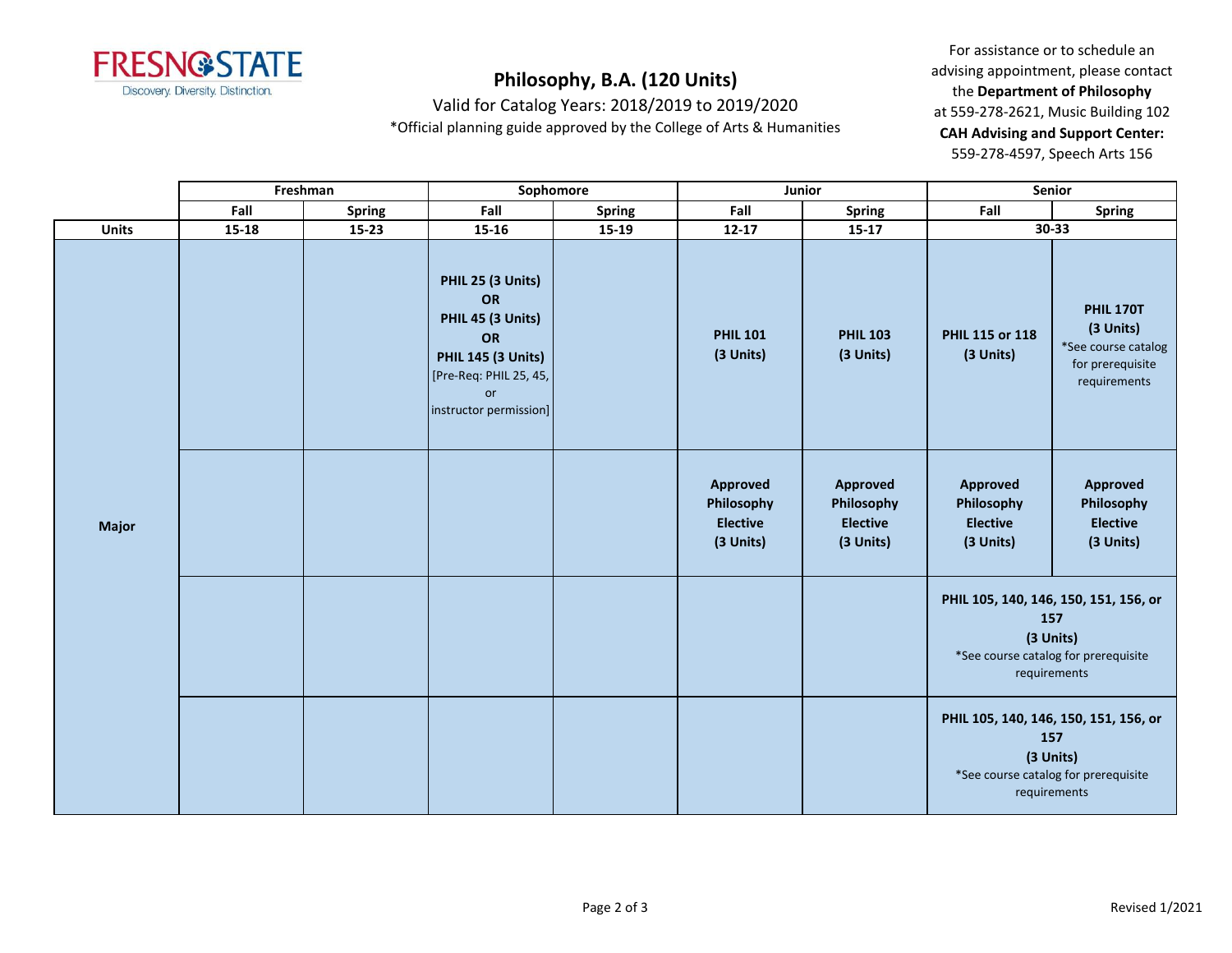

Valid for Catalog Years: 2018/2019 to 2019/2020

\*Official planning guide approved by the College of Arts & Humanities

For assistance or to schedule an advising appointment, please contact the **Department of Philosophy** at 559-278-2621, Music Building 102 **CAH Advising and Support Center:**  559-278-4597, Speech Arts 156

|                                                        |                 | Freshman        | Sophomore |                 | Junior                                                                                                                  |                 | <b>Senior</b>   |                                                    |  |
|--------------------------------------------------------|-----------------|-----------------|-----------|-----------------|-------------------------------------------------------------------------------------------------------------------------|-----------------|-----------------|----------------------------------------------------|--|
|                                                        | Fall            | <b>Spring</b>   | Fall      | <b>Spring</b>   | Fall                                                                                                                    | <b>Spring</b>   | Fall            | <b>Spring</b>                                      |  |
| <b>Units</b>                                           | $15 - 18$       | $15 - 23$       | 15-16     | 15-19           | $12 - 17$                                                                                                               | $15 - 17$       | 30-33           |                                                    |  |
| <b>Additional</b><br>Graduation<br><b>Requirements</b> | <b>Elective</b> | <b>Elective</b> |           | <b>Elective</b> | <b>UDWS (0-4 Units)</b><br>*Upper Division<br><b>Writing Exam</b><br>OR "W" Course (must<br>pass with a C or<br>better) | <b>Elective</b> | <b>Elective</b> | MI<br>(3 Units)<br>Multicultural/<br>International |  |
|                                                        | <b>Elective</b> | <b>Elective</b> |           | <b>Elective</b> | <b>Elective</b>                                                                                                         |                 |                 | <b>Elective</b>                                    |  |
|                                                        |                 |                 |           | <b>Elective</b> |                                                                                                                         |                 |                 |                                                    |  |

### **FOOTNOTES:**

**Prerequisites/Corequisites:** Other restrictions may apply. Please see your course catalog for detailed prerequisite/corequisite requirements.

**Grade Requirements:** CR/NC grading is not permitted in courses used to fulfill the Philosophy major requirements.

**T Courses:** Visit the Philosophy Department office or your faculty adviser for the list of approved T classes for the major.

General Education: Units in this area may be used toward a double major or minor. Consult the appropriate department chair, program coordinator, or faculty adviser for further information.

**Electives (36-39 units):** Units in this area may be used toward a double major or minor. Students must earn a minimum of 120 units total to graduate. The number of required elective units may vary, depending on the amount of units earned from major and GE courses.

**Upper Division Writing Skills requirement (UDWS):** All undergraduate students must demonstrate competency in writing skills by passing the Upper Division Writing Exam (UDWE) or by obtaining a C or better in an approved upper division writing course, identified by the letter "W."

\*Students intending to pursue graduate study in philosophy, law, or religious studies should seek a faculty adviser's help in planning adequate preparation.

Substitutions: If substitutions/exceptions/waivers are made for any major courses that also meet GE and/or the Multicultural/International graduation requirement, the student is responsible for completing additional courses to satisfy the respective areas (GE and/or MI). This also includes the upperdivision writing requirement.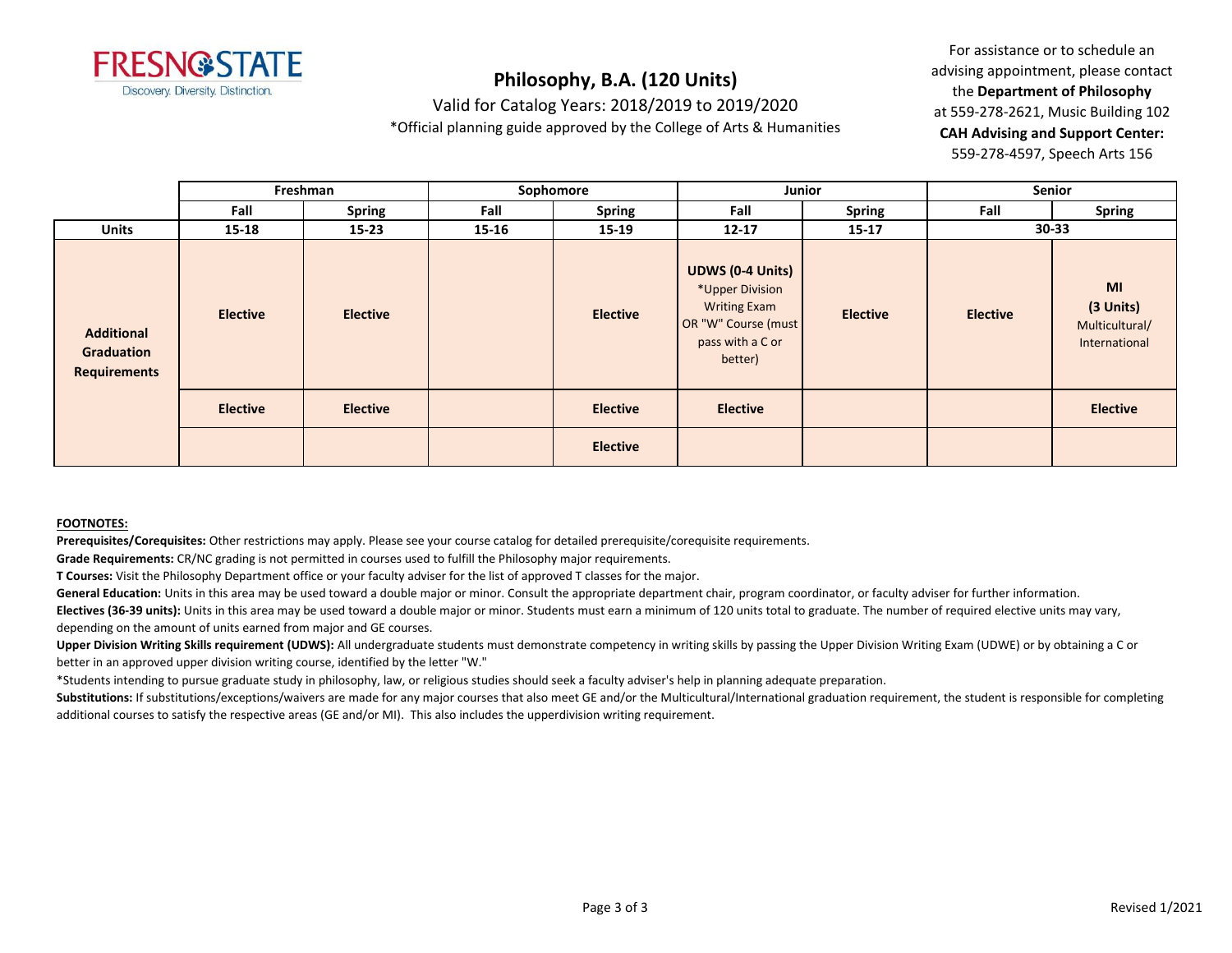

Valid for Catalog Years: 2012/2013 to 2017/2018

\*Official planning guide approved by the College of Arts & Humanities

For assistance or to schedule an advising appointment, please contact the **Department of Philosophy** at 559-278-2621, Music Building 102 **CAH Advising and Support Center:**  559-278-4597, Speech Arts 156

|                             | Freshman                                                                                   |                                                   | Sophomore                                                                                                            |                                              |                                                                              | Junior                                                           | <b>Senior</b>                                                                 |                                                 |
|-----------------------------|--------------------------------------------------------------------------------------------|---------------------------------------------------|----------------------------------------------------------------------------------------------------------------------|----------------------------------------------|------------------------------------------------------------------------------|------------------------------------------------------------------|-------------------------------------------------------------------------------|-------------------------------------------------|
|                             | Fall                                                                                       | <b>Spring</b>                                     | Fall                                                                                                                 | <b>Spring</b>                                | Fall                                                                         | <b>Spring</b>                                                    | Fall                                                                          | <b>Spring</b>                                   |
| <b>Units</b>                | 15-18                                                                                      | $15 - 23$                                         | 15-16                                                                                                                | 15-19                                        | $12 - 17$                                                                    | $15 - 17$                                                        | $30 - 33$                                                                     |                                                 |
| General<br><b>Education</b> | <b>A1 (3 Units)</b><br><b>Oral Communication</b><br>*Must pass with a C or<br>better       | <b>B1 (3-4 Units)</b><br><b>Physical Sciences</b> | <b>A3 (3 Units)</b><br><b>Critical Thinking</b><br>*Must pass with a C<br>or better; PHIL 25 or<br>45 fulfills GE A3 | <b>C1 (3-4 Units)</b><br>Arts                | $E1$ (3 Units)<br>Lifelong<br><b>Understanding &amp;</b><br>Self Development | IB (3 Units)<br><b>Physical Universe &amp;</b><br>Its Life Forms | <b>ID (3-4 Units)</b><br>Social, Political, &<br><b>Economic Institutions</b> | MI (3 Units)<br>Multicultural/<br>International |
|                             | <b>A2 (3 Units)</b><br><b>Written Communication</b><br>*Must pass with a C or<br>better    | <b>B2 (3-4 Units)</b><br>Life Sciences            | C <sub>2</sub><br>$(3-4$ Units)<br><b>Humanities</b>                                                                 | <b>D3 (3 Units)</b><br><b>Social Science</b> |                                                                              | <b>IC (3-4 Units)</b><br><b>Arts &amp; Humanities</b>            |                                                                               |                                                 |
|                             | <b>B4 (3-4 Units)</b><br><b>Quantitative Reasoning</b><br>*Must pass with a C or<br>better | <b>B3 (0-3 Units)</b><br>Lab                      | <b>D1 (3 Units)</b><br><b>American History</b>                                                                       |                                              |                                                                              |                                                                  |                                                                               |                                                 |
|                             |                                                                                            | C1/C2 (3-4 Units)<br><b>Arts and Humanities</b>   | <b>D2 (3 Units)</b><br>American<br>Government                                                                        |                                              |                                                                              |                                                                  |                                                                               |                                                 |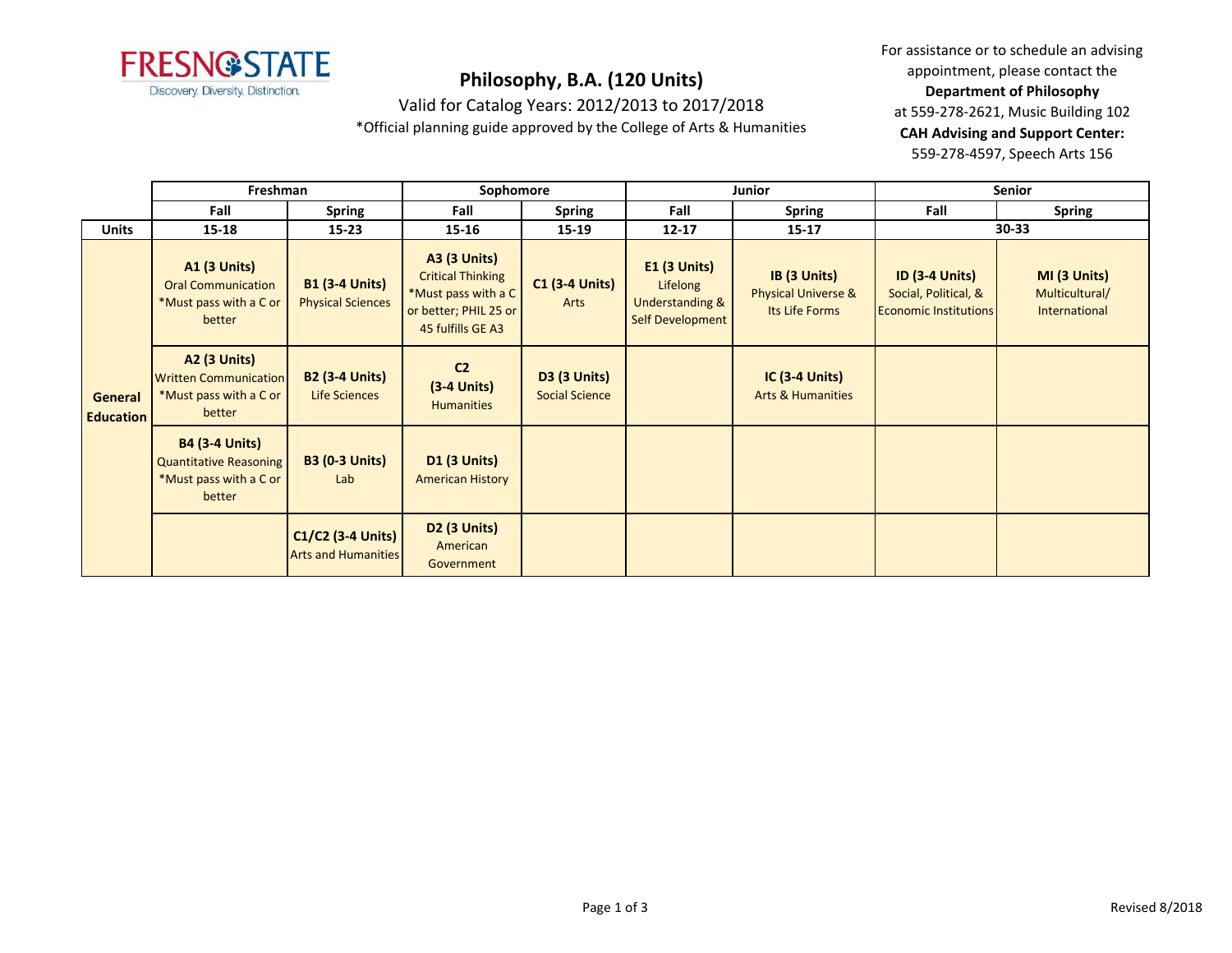

For assistance or to schedule an advising appointment, please contact the **Department of Philosophy** at 559-278-2621, Music Building 102 **CAH Advising and Support Center:**  559-278-4597, Speech Arts 156

Valid for Catalog Years: 2012/2013 to 2017/2018

\*Official planning guide approved by the College of Arts & Humanities

|                  | Freshman        |                 | Sophomore                                                                                                                                    |                 | Junior                                                                                                                    |                                              | Senior                                              |                                                                                                                |
|------------------|-----------------|-----------------|----------------------------------------------------------------------------------------------------------------------------------------------|-----------------|---------------------------------------------------------------------------------------------------------------------------|----------------------------------------------|-----------------------------------------------------|----------------------------------------------------------------------------------------------------------------|
|                  | Fall            | Spring          | Fall                                                                                                                                         | <b>Spring</b>   | Fall                                                                                                                      | Spring                                       | Fall                                                | <b>Spring</b>                                                                                                  |
| <b>Units</b>     | $15 - 18$       | $15 - 23$       | 15-16                                                                                                                                        | 15-19           | $12 - 17$                                                                                                                 | 15-17                                        |                                                     | 30-33                                                                                                          |
|                  |                 |                 | PHIL 25 (3 Units)<br>OR<br>PHIL 45 (3 Units)<br>OR<br><b>PHIL 145 (3 Units)</b><br>[Pre-Req: PHIL 25,<br>45, or<br>instructor<br>permission] |                 | <b>PHIL 101 (3)</b><br>Units)                                                                                             | <b>PHIL 103 (3 Units)</b>                    | PHIL 115 or 118<br>(3 Units)                        | PHIL 170T (3 Units)<br>*See course catalog for<br>prerequisite requirements                                    |
| <b>Major</b>     |                 |                 |                                                                                                                                              |                 | Approved<br>Philosophy<br>Elective (3<br>Units)                                                                           | Approved<br>Philosophy<br>Elective (3 Units) | Approved<br>Philosophy<br><b>Elective (3 Units)</b> | <b>Approved</b><br>Philosophy<br>Elective (3 Units)                                                            |
|                  |                 |                 |                                                                                                                                              |                 |                                                                                                                           |                                              |                                                     | PHIL 105, 140, 146, 150, 151, 156, or 157<br>(3 Units)<br>*See course catalog for prerequisite<br>requirements |
|                  |                 |                 |                                                                                                                                              |                 |                                                                                                                           |                                              |                                                     | PHIL 105, 140, 146, 150, 151, 156, or 157<br>(3 Units)<br>*See course catalog for prerequisite<br>requirements |
| <b>Electives</b> | <b>Elective</b> | <b>Elective</b> |                                                                                                                                              | <b>Elective</b> | <b>UDWS (0-4</b><br>Units)<br>*Upper Division<br><b>Writing Exam</b><br>OR "W" Course<br>(must pass with a<br>Cor hetter) | <b>Elective</b>                              | <b>Elective</b>                                     | <b>Elective</b>                                                                                                |
|                  | <b>Elective</b> | <b>Elective</b> |                                                                                                                                              | <b>Elective</b> | <b>Elective</b>                                                                                                           |                                              |                                                     |                                                                                                                |
|                  |                 |                 |                                                                                                                                              | <b>Elective</b> |                                                                                                                           |                                              |                                                     |                                                                                                                |